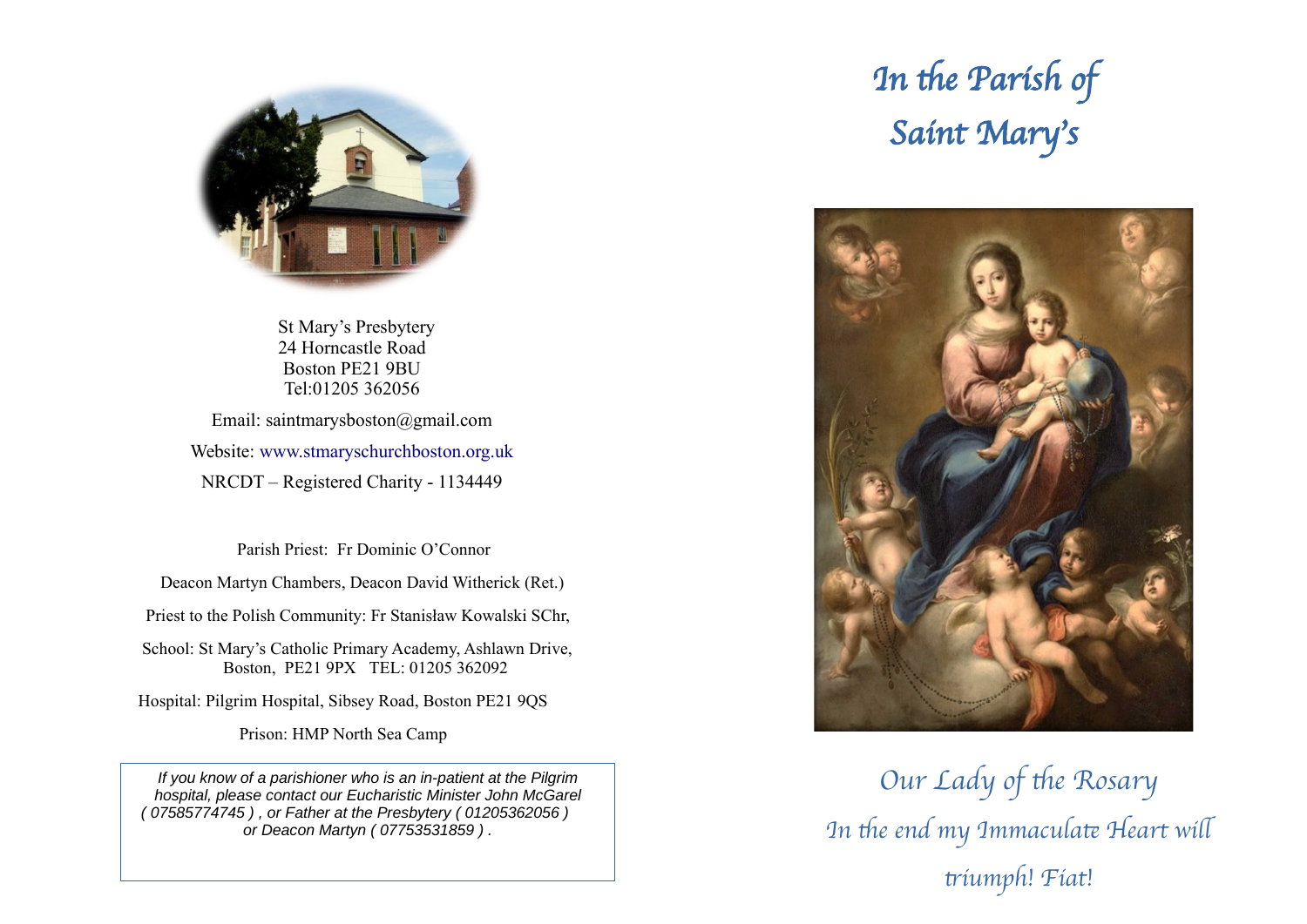| <b>Liturgical calendar</b> |                |                                                                            |                                   |                                                  |                        |
|----------------------------|----------------|----------------------------------------------------------------------------|-----------------------------------|--------------------------------------------------|------------------------|
| Day                        | <b>Date</b>    | <b>Time</b>                                                                |                                   | Liturgical<br>Calendar                           | <b>Mass Intention</b>  |
| <b>Saturday</b>            | 30             | 4.00 <sub>pm</sub>                                                         | Eng                               | Vigil                                            | Fr A Brunning<br>RIP   |
| Sunday                     | 1              | $9.30$ am<br>11.30am<br>1.00 <sub>pm</sub><br>4.00 <sub>pm</sub><br>5.30pm | Eng<br>Pol<br>Pol<br>Latin<br>Pol | <b>Third Sunday of</b><br><b>Easter</b>          | For the people         |
| Monday                     | $\overline{2}$ | No Mass                                                                    |                                   | <b>St Athanasius</b>                             |                        |
| <b>Tuesday</b>             | 3              | No Mass                                                                    |                                   | <b>Ss Philip and</b><br><b>James</b>             |                        |
| Wednesday                  | $\overline{4}$ | No Mass<br>7.30pm                                                          | Pol                               | <b>English Martyrs</b>                           |                        |
| <b>Thursday</b>            | 5              | 7.00 <sub>pm</sub>                                                         | Eng                               | <b>Easter Feria</b>                              |                        |
| Friday                     | 6              | 9.30am<br>7.30pm                                                           | Eng<br>Pol                        | 1 <sup>st</sup> Fri/Easter Feria                 |                        |
| <b>Saturday</b>            | 7              | $9.30$ am<br>4.00 <sub>pm</sub>                                            | Eng<br>Eng                        | 1 <sup>st</sup> Sat Easter Feria<br><b>Vigil</b> | <b>Bell Family RIP</b> |
| Sunday                     | 8              | $9.30$ am<br>11.30am<br>1.00 <sub>pm</sub>                                 | Eng<br>Pol<br>Pol                 | <b>Fourth Sunday of</b><br><b>Easter</b>         | For the People         |

**Divine Mercy: Wednesday 2.00pm**

**Adoration/Holy Hour: 1 st Fri 5.00-7.00pm**

**Confessions: Saturday** After morning mass and 3.15-4.00pm **Sunday** 8.55-9.20am

# Parish Information

Many thanks to all who helped and supported the Life Coffee Cake afternoon last Wednesday. £120 was raised. Fabulous!

### **SAFEGUARDING REPRESENTATIVE**

We urgently need a parishioner who would be willing to take on this position. Deacon Martyn is stepping down after giving great service to the parish and in addition, it is more suitable for a member of the laity to be the representative. The Parish Priest has in addition to the representative to take more responsibility.

### **REGINA CAELI**

Regina caeli, laetare, alleluia. Quia quem meruisti portare, alleluia. Resurrexit, sicut dixit, alleluia. Ora pro nobis Deum, alleluia.

Queen of Heaven, rejoice, alleluia. For He whom you did merit to bear, alleluia. Has risen, as he said, alleluia. Pray for us to God, alleluia.



Jesus reinstates Peter



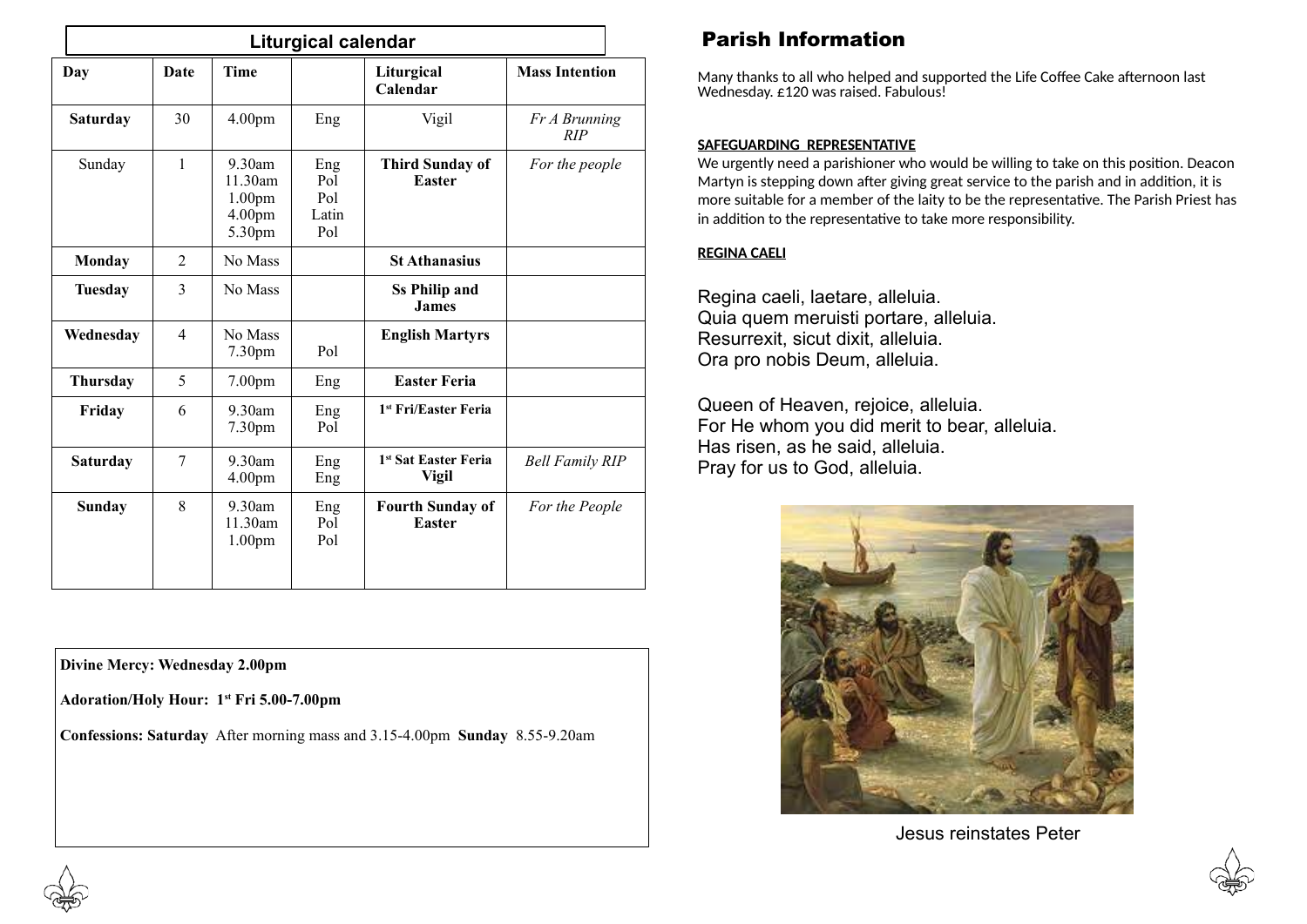#### **Announcements:**

Blessed News! Pauline Jaricot, the founder of the Association of the Propagation of the Faith [APF} is to be beatified in Lyons on 22nd May 2022. Find out about this remarkable lay woman in the spring edition of Missio's 'Mission Today' magazine [available in the Lady chapel at the back of church] or visit [missio.org.uk/pauline](http://missio.org.uk/pauline).

### **Website: Is being updated to include easy to access bulletin as well as posts by Father**

A parishioner is now the lead dementia practitioner at the Pilgrim hospital, and we are blessed that he has offered his expertise to help any parishioner who may be an inpatient and who has been diagnosed with dementia. His offer of charity also extends to advising and helping the family of the inpatient. In the first instance should these criteria apply , please contact Hospital Chaplain Deacon Martyn.

### **Times for Confession** If you would like confession outside of the confessional, please make an appointment with Father.

Bookings are now open for the Nottingham Diocesan Lourdes Pilgrimage – under the leadership of Bishop Patrick, from Monday 4th until Friday 8th July. Full details are on the Tangney Tours website: or for more details contact Father Simon Gillespie ( [simon.gillespie@dioceseofnottingham.uk\)](mailto:simon.gillespie@dioceseofnottingham.uk)

EU Settlement Scheme: If anyone would like help with applying for this scheme please contact: EUSS team on 0800 448 0734

# **Spiritual Thought for the Week…**

The Resurrection opens up the new space that transcends history...in this sense it follows that the Resurrection is not the same kind of historical event as the birth or crucifixion of Jesus. It is something new, a new type of event. Yet at the same time it must be understood that the Resurrection does not stand outside or above history. As something that breaks out of history and transcends it, the Resurrection nevertheless has its origin within history and up to a certain point still belongs there. Perhaps we could put it this way: Jesus' Resurrection points beyond history but has left a footprint within history. Therefore, it can be attested by witnesses as an event of an entirely new kind.

Indeed the apostolic preaching with all its boldness and passion would be unthinkable unless the witnesses had experienced a real encounter, coming to them from outside, with something new and entirely unforseen, namely the selfrevelation and verbal communication of the risen Christ. (Pope Emeritus Benedict XVI Jesus of Nazareth Vol 2 p.275r)

### **Dates for Your Diary!**

Tuesday 10<sup>th</sup> May Women's Guild Meeting 1.30pm in Church Hall. Please bring a crafty activity

Second Collections: 8 May Clergy Formation 29 May World Communications 19 June Day for Life 26 June Peter's Pence 10 July Apostleship of the Sea 18 Sept Home Mission Sunday

**Sunday Collection**:24 April 2022

Envelope:  $E$  Loose Plate:  $E$  Candles:  $E$  If donating by cheque please make it payable to Boston Roman Catholic Parish. Thank you for your financial support and those too who pay through the bank. A refund from HMRC Oct-Dec £1890.50 and Gift Aid Oct-Dec 21 has been submitted £7284.01

Red Box Collection £1270.64

GIFT AID BOXES FOR 2022/3 Those who continue to donate with an envelope, please note: Due the lockdown and people paying via their bank accounts we have an excess of unissued boxes.This year we will issue 2021/2 boxes again to those existing users however, the box number in some cases will be different to the one used for this year. PLEASE ENSURE ALL PREVIOUSLY UNUSED ENVELOPES ARE DESTROYED / RECYCLED AFTER SATURDAY / SUNDAY 2 ND / 3 RD OF APRIL 2022 Boxes are available for collection from this Saturday as usual. Any query, please see me after Sunday Mass or call on 07778840886. Many thanks – Chaz Mayhew

### **OF YOUR CHARITY PLEASE PRAY FOR**

- The sick and housebound and for those who need your prayers, Alan Potter, Liam Lane, Valerie Bianco, Graham Parkinson, Barbara Goemans, Margaret Allday, Sadie Wheate, Jenny Hunter and particularly Jack Newell who is in hospital.
- Kathy Poucher's Brother, Kevin who died recently
- Louis Morrissey who died recently
- Polish First Holy Communion candidates.